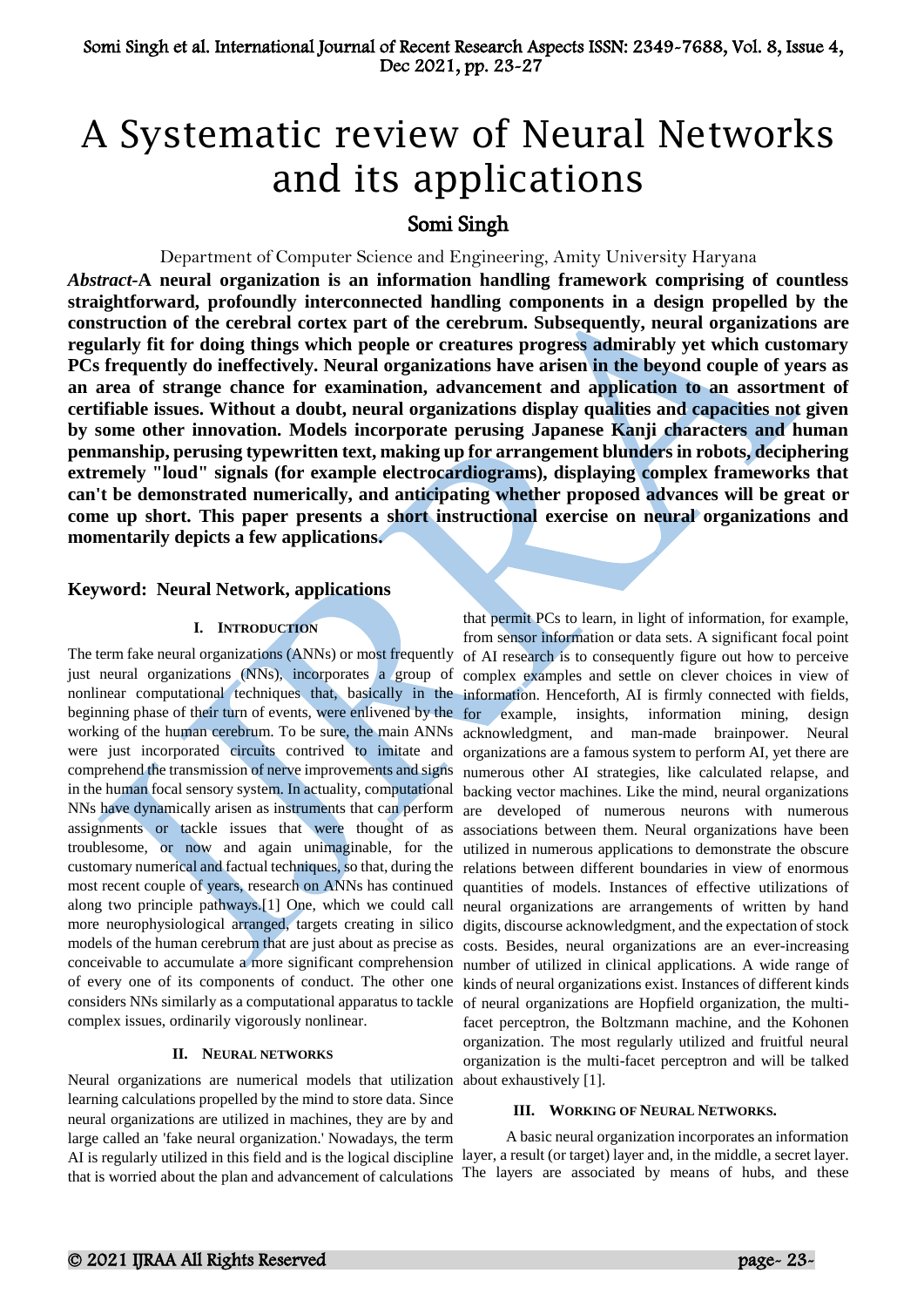associations structure a "network"- the neural organization - of interconnected hubs.

A hub is designed after a neuron in a human mind. Comparable in conduct to neurons, hubs are initiated when there is adequate upgrades or info. This initiation spreads all through the organization, making a reaction to the boosts (yield). The associations between these counterfeit neurons go about as straightforward neurotransmitters, empowering signs to be communicated starting with one then onto the next. Signals across layers as they travel from the principal contribution to the last result layer - and get handled route.

When posed with a request or problem to solve, the neurons run mathematical calculations to figure out if there's Due to the simple architecture, it cannot be used for complex enough information to pass on the information to the next tasks. This network is instead used for Logic Gates like AND, neuron. Put more simply, they read all the data and figure out where the strongest relationships exist. In the simplest type of network, data inputs received are added up, and if the sum is more than a certain threshold value, the neuron "fires" and activates the neurons it's connected to [2-5].

As the quantity of stowed away layers inside a neural organization increment, profound neural organizations are shaped. Profound learning designs take straightforward neural organizations to a higher level. Utilizing these layers, information researchers can construct their own profound learning networks that empower AI, which can prepare a PC to precisely imitate human undertakings, for example, perceiving discourse, recognizing pictures or making forecasts. Similarly significant, the PC can learn all alone by perceiving designs in many layers of handling [6].

Thus, we should set this definition in motion. Information is taken care of into a neural organization through the information layer, which imparts to stowed away layers. Handling happens in the secret layers through an arrangement of weighted associations. Hubs in the secret layer then, at that point, join information from the info layer with a bunch of coefficients and doles out suitable loads to inputs. These info weight items are then summarized. The total is gone through a hub's initiation work, which decides the degree that a sign should advance further through the organization to influence the last result. At last, the secret layers connect to the result layer where the results are recovered [7].

## **IV. TYPES OF NEURAL NETWORKS**

#### **1.Perceptron:**

Perceptron is the least difficult neural organization structure. This model, which is otherwise called a solitary layer neural organization, contains just two layers:

- The Input Layer
- The Output Layer

There are no secret layers here. Perceptron takes input and ascertains the weighted contribution for each info hub. This weighted info is gone through an initiation capacity to produce the result.



Figure 1: Single neuron neural network (Image by author) OR, or XOR.

#### **2. Multi-layer Perceptron (MLPs):**

Multi-layer perceptrons (MLPs), or feedforward neural organizations, normally mean completely associated networks.[2] As such, every neuron in one layer is associated with all neurons in the contiguous layers. Henceforth, a MLP has higher handling power than a perceptron. Nonetheless, the "completely connectedness" of these organizations makes them inclined to overfitting information. Average ways of lessening overfitting incorporate early halting, adding dropout layers, and adding regularization terms.



Figure 2: Architecture of Multi-layered perceptron (Image by author)

#### **3. Convolutional Neural Networks (CNNs):**

People recognize objects involving neurons in the eyes which identify edges, shapes, profundity, and movement. One of the main sorts of neural organizations in PC vision, convolutional neural organizations (CNNs) are motivated by the visual cortex of the eyes and are utilized for visual errands like item recognition. The convolution layer of a CNN separates it from other neural organizations. This layer performs dab item, which is part insightful increase followed by expansion.

In the underlying periods of a CNN, the channels are randomized and don't give any helpful outcomes. Utilizing a misfortune work, the channels are changed and over numerous emphases, the organization improves at accomplishing its errand, for example, distinguishing object edges. However they frequently require a lot of preparing information, CNNs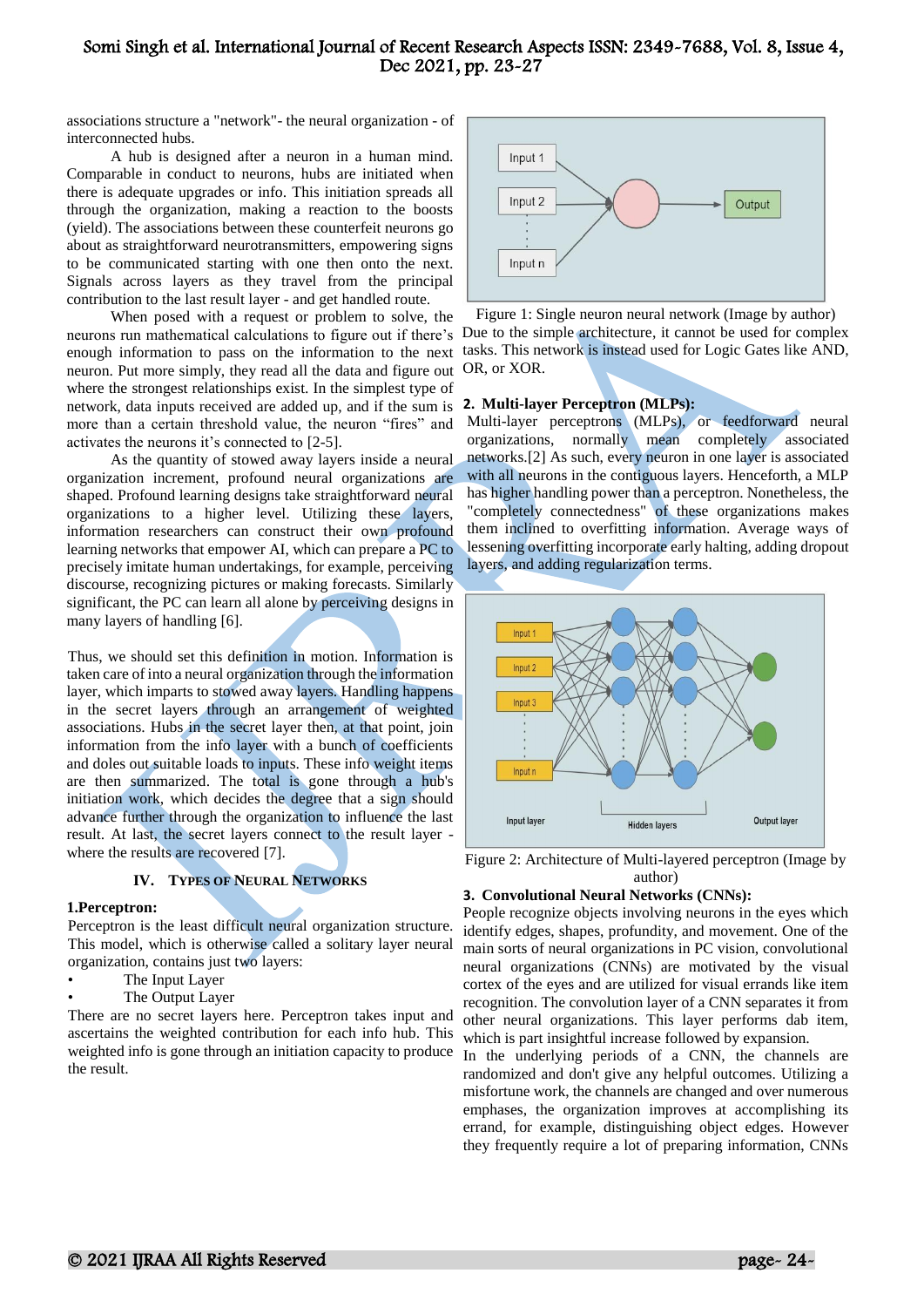are generally relevant to a wide scope of picture and even conditions, our neural organization needs retention power. language undertakings.



Figure 3: Convolution operation using a filter (Image by author)

#### **4. Recurrent Neural Networks (RNNs):**

A book regularly comprises of a grouping of sections. At the point when we read a specific part, we don't attempt to comprehend it in confinement, yet rather regarding past sections. Additionally, very much like normal neural organizations, AI models need to comprehend a text by using as of now educated text.

In customary AI models, this is inconceivable on the grounds that we can't store a model's past stages. In any case, intermittent Neural Networks (regularly called RNN) are a kind of neural organization that can do this for us, making them valuable for applications that require the utilization of past information. How about we investigate RNNs beneath [9].



Figure 4: Working of a basic RNN (Image by author) Repetitive neural organizations are networks intended to decipher fleeting or consecutive data. RNNs utilize different informative items in a grouping to improve forecasts. They do this by taking in input and reusing the initiations of past hubs or later hubs in the grouping to impact the result.

A RNN has a rehashing module that takes input from the past stage and gives its result as contribution to the following stage.

#### **5. Long Short-Term Memory Networks (LSTMs)**

In RNNs, we can hold data from the latest stage. In any case, for an issue like a language interpretation, we want substantially more maintenance. That is the place where LSTM networks come into the image.[3] To learn long haul

LSTMs are an extraordinary instance of RNNs which can do that. They have a similar chain-like design as RNNs, yet with an alternate rehashing module structure. This rehashing module structure permits the organization to hold a lot bigger measure of past stage esteems [8].



Figure 5: How an LSTM network looks (Image by author) **6. Generative Adversarial Networks (GANs)**

Given preparing information, Generative Adversarial Networks (or basically, GANs) figure out how to produce new information with similar measurements as the preparation information. [4]For instance, in the event that we train a GAN model on photos, a prepared model will actually want to produce new photos that seem to be like the info photos [10]. A GAN contains two sections: a generator and a discriminator. The generator model makes new information while the discriminator attempts to decide genuine information from produced information. As the generator and discriminator improve at their separate positions, the created information improves subsequently, until it is (in a perfect world) almost indistinguishable in quality to the preparation information.

Consider the relationship that of cops and burglars. Both are continually attempting to outmanoeuvre the other; the looters to take, and the police to get the burglars [11].



Figure 6: Architecture of Generative Adversarial Networks Utilizing the generator, we initially make arbitrary commotion tests and pass them through the discriminator. The discriminator can without much of a stretch separate between the two sorts of information, so we change the generator model and train once more. As the cycles increment, the generator model makes information that is vague from the preparation information.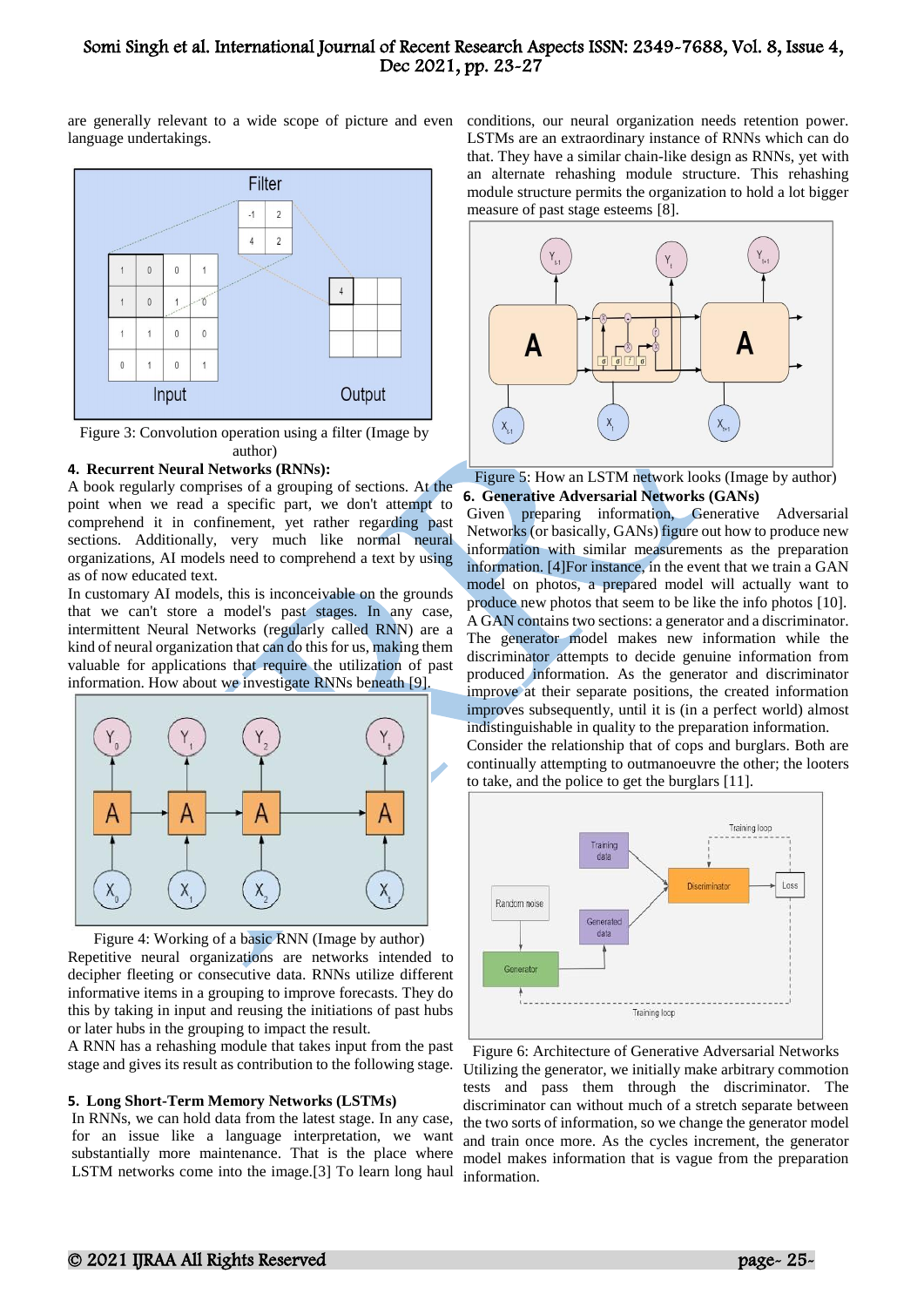#### **V. REAL LIFE-BASED APPLICATIONS ON NEURAL NETWORKS**

#### **1.Facial Recognition:**

Facial Recognition Systems are filling in as strong frameworks of reconnaissance. Acknowledgment Systems coordinates the human face and contrasts it and the advanced pictures. [5]They are utilized in workplaces for specific passages. The frameworks hence verify a human face and coordinate it with the rundown of IDs that are available in its data set.

Convolutional Neural Networks (CNN) are utilized for facial acknowledgment and picture handling. Huge number of pictures are taken care of into the data set for preparing a neural organization. The gathered pictures are additionally handled for preparing.

Inspecting layers in CNN are utilized for legitimate assessments. Models are upgraded for precise acknowledgment results.

#### **2.Stock Market Prediction:**

"Ventures are liable to advertise hazards" It is almost difficult to anticipate the impending changes in the profoundly unpredictable financial exchange. The eternity changing bullish and negative stages were capricious before the approach of neural organizations.

To make an effective stock expectation progressively a Multilayer Perceptron MLP (class of feedforward man-made consciousness calculation) is utilized. MLP involves different layers of hubs, every one of these layers is completely associated with the succeeding hubs. Stock's previous exhibitions, yearly returns, and not-for-profit proportions are considered for building the MLP model.

#### **3.Social media:**

No matter how cliche it may sound, social media has altered the normal boring course of life. Artificial Neural Networks are used to study the behaviours of social media users. Data shared everyday via virtual conversations is tacked up and analysed for competitive analysis.

Neural networks duplicate the behaviours of social media users. Post analysis of individuals' behaviours via social media networks the data can be linked to people's spending habits. Multilayer Perceptron ANN is used to mine data from social media applications.

MLP forecasts social media trends, it uses different training methods like Mean Absolute Error (MAE), Root Mean Squared Error (RMSE), and Mean Squared Error (MSE). MLP takes into consideration several factors like user's favourite instagram pages, bookmarked choices etc. These factors are considered as inputs for training the MLP model.

In the ever-changing dynamics of social media applications, artificial neural networks can definitely work as the best fit model for user data analysis.

#### **4.Aerospace:**

Aerospace Engineering is an expansive term that covers developments in spacecraft and aircraft. Fault diagnosis, high performance auto piloting, securing the aircraft control systems, and modelling key dynamic simulations are some of the key areas that neural networks have taken over. Time delay Neural networks can be employed for modelling nonlinear time dynamic systems.

Time Delay Neural Networks are used for position independent feature recognition. The algorithm thus built

based on time delay neural networks can recognize patterns. (Recognizing patterns are automatically built by neural networks by copying the original data from feature units).

Other than this TNN are also used to provide stronger dynamics to the NN models. As passenger safety is of utmost importance inside an aircraft, algorithms built using the neural network systems ensures the accuracy in the autopilot system. As most of the autopilot functions are automated, it is important to ensure a way that maximizes the security.

#### **5.Defence:**

Protection is the foundation of each country. Each nation's state in the global area is evaluated by its tactical activities. Neural Networks likewise shape the guard tasks of mechanically progressed nations. The United States of America, Britain, and Japan are a few nations that utilization counterfeit neural organizations for fostering a functioning guard methodology.

Neural organizations are utilized in strategies, equipped assault examination, and for object area. They are likewise utilized in air watches, oceanic watch, and for controlling robotized drones. The guard area is getting the genuinely necessary kick of man-made reasoning to increase its advancements.

Convolutional Neural Networks (CNN), are utilized for deciding the presence of submerged mines. Submerged mines are the underpass that fill in as an illicit drive course between two nations. Automated Airborne Vehicle (UAV), and Unmanned Undersea Vehicle (UUV) these independent ocean vehicles use convolutional neural organizations for the picture handling.

Convolutional layers structure the premise of Convolutional Neural Networks. These layers utilize various channels for separating between pictures. Layers additionally have greater channels that channel channels for picture extraction.

#### **6.Healthcare:**

The age old saying goes like "Health is Wealth". Modern day individuals are leveraging the advantages of technology in the healthcare sector. Convolutional Neural Networks are actively employed in the healthcare industry for X ray detection, CT scan and ultrasound.

As CNN is used in image processing, the medical imaging data retrieved from aforementioned tests is analysed and assessed based on neural network models. Recurrent Neural Network (RNN) is also being employed for the development of voice recognition systems.

Voice recognition systems are used these days to keep track of the patient's data. Researchers are also employing Generative Neural Networks for drug discovery. Matching different categories of drugs is a hefty task, but generative neural networks have broken down the hefty task of drug discovery. They can be used for combining different elements which forms the basis of drug discovery.

#### **VI. Conclusion**

Neural organization is a huge subject. Numerous information researchers exclusively centre just around Neural organization methods. In this meeting, we rehearsed the starting ideas as it were. Neural Networks has significantly more progressed procedures. There are numerous calculations other than backpropagation. Neural organizations especially function admirably on a few specific class of issues like picture acknowledgment. The neural organization calculations are very estimation serious. They require exceptionally productive